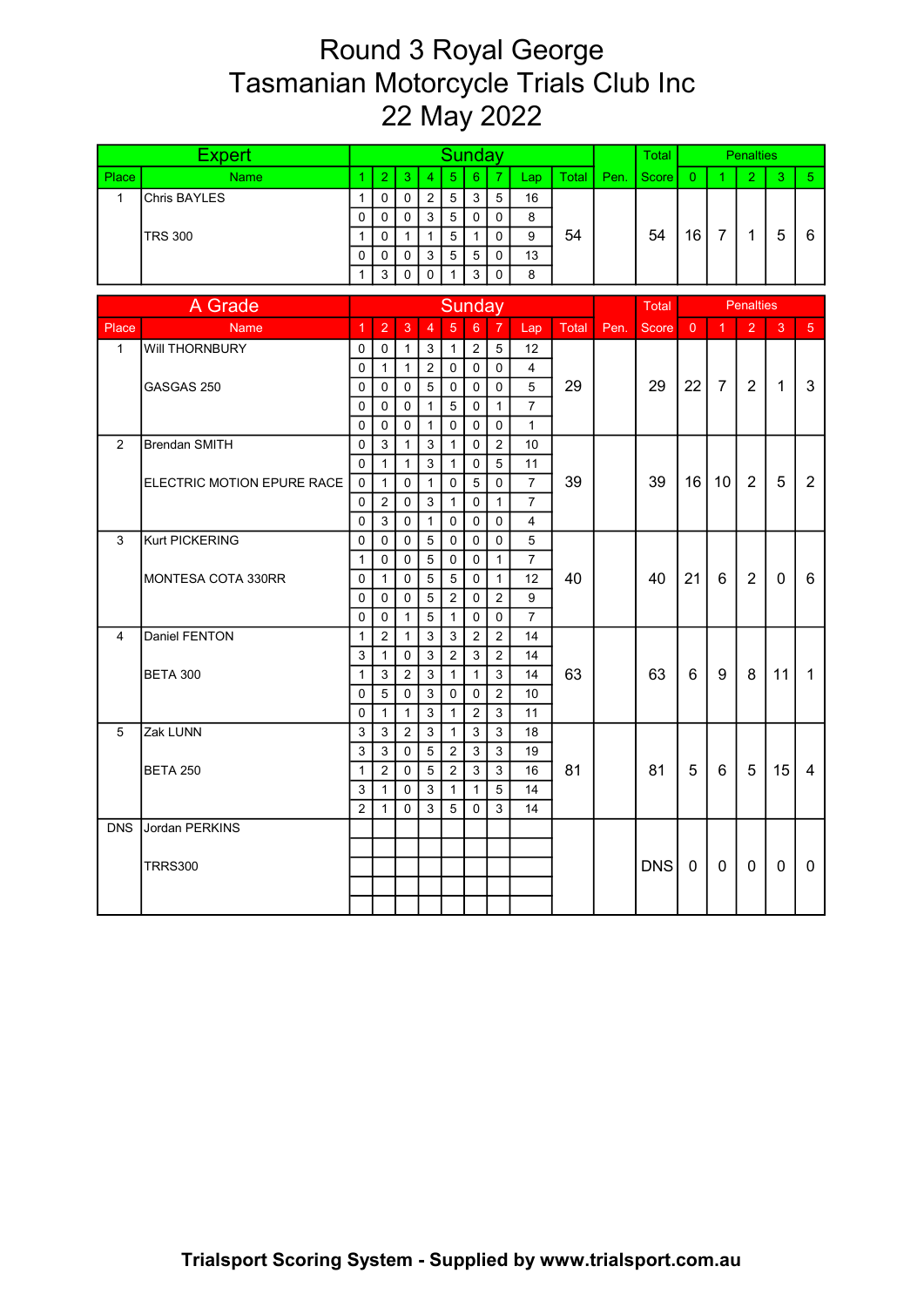|              | <b>B</b> Grade     |                |                |                |                |                 | Sunday         |                |                 |              |      | <b>Total</b> |                |                | <b>Penalties</b> |                |                |
|--------------|--------------------|----------------|----------------|----------------|----------------|-----------------|----------------|----------------|-----------------|--------------|------|--------------|----------------|----------------|------------------|----------------|----------------|
| <b>Place</b> | <b>Name</b>        | $\overline{1}$ | $\overline{2}$ | $\overline{3}$ | $\overline{4}$ | $5\overline{)}$ | 6              | $\overline{7}$ | Lap             | <b>Total</b> | Pen. | <b>Score</b> | $\overline{0}$ | $\overline{1}$ | $\overline{2}$   | $\overline{3}$ | 5 <sup>5</sup> |
| $\mathbf{1}$ | <b>Jack SALTER</b> | 0              | 5              | $\overline{2}$ | 3              | 1               | $\overline{2}$ | $\Omega$       | 13              |              |      |              |                |                |                  |                |                |
|              |                    | $\mathbf{1}$   | 1              | $\Omega$       | 3              | 3               | $\Omega$       | $\Omega$       | 8               |              |      |              |                |                |                  |                |                |
|              | GAS GAS 125 GP     | $\Omega$       | 1              |                | 3              | $\Omega$        |                | $\mathbf{1}$   | $\overline{7}$  | 39           |      | 39           | 15             | 9              | 5                | 5              |                |
|              |                    | 0              | 0              | $\mathbf 0$    | 3              | 1               | $\mathbf 0$    | $\overline{c}$ | 6               |              |      |              |                |                |                  |                |                |
|              |                    | $\Omega$       | $\Omega$       | $\Omega$       | 2              | 1               | 2              | $\Omega$       | 5               |              |      |              |                |                |                  |                |                |
| 2            | Jenna LUPO         | $\Omega$       | 3              |                | 5              | 3               | $\Omega$       | 3              | 15              |              |      |              |                |                |                  |                |                |
|              |                    |                | 5              | $\mathbf 0$    | 3              | 3               |                | $\Omega$       | 13              | 59           |      |              |                |                |                  |                |                |
|              | <b>TRRS 250</b>    | $\Omega$       | 3              |                | 3              | 1               | $\Omega$       | 1              | 9               |              |      | 59           | 11             | 8              | 5                | $\overline{7}$ | 4              |
|              |                    |                | $\overline{2}$ | $\mathbf{0}$   | 2              | 5               | $\Omega$       | $\overline{2}$ | 12 <sup>2</sup> |              |      |              |                |                |                  |                |                |
|              |                    | 1              | $\overline{2}$ | 0              | 5              | $\mathbf 0$     | 2              | $\mathbf 0$    | 10 <sup>°</sup> |              |      |              |                |                |                  |                |                |
| 3            | Callum MILLAR      | 1              |                | $\overline{2}$ | 5              | 5               |                | 2              | 17              |              |      |              |                |                |                  |                |                |
|              |                    | 1              | 3              | $\overline{2}$ | 3              | 3               |                | $\overline{2}$ | 15              |              |      |              |                |                |                  |                |                |
|              | <b>BETA 300</b>    | $\overline{2}$ | $\overline{2}$ |                | 5              | $\Omega$        | 1              | $\mathbf{1}$   | 12 <sup>°</sup> | 63           |      | 63           | $\overline{7}$ | 10             | 9                | 5              | 4              |
|              |                    | $\Omega$       | 1              | $\mathbf{0}$   | 3              | $\overline{2}$  | $\overline{2}$ | 5              | 13              |              |      |              |                |                |                  |                |                |
|              |                    | $\Omega$       | $\Omega$       | $\mathbf{0}$   | 3              | $\Omega$        |                | 2              | 6               |              |      |              |                |                |                  |                |                |
| 4            | Chris DILLON       | 3              | $\overline{2}$ | 5 <sup>5</sup> | 5              | 3               | 5              | 5              | 28              |              |      |              |                |                |                  |                |                |
|              |                    | $\Omega$       | 3              |                | 5              | 3               | 3              | 5              | 20              |              |      |              |                |                |                  |                |                |
|              | <b>BETA 250</b>    | 0              | 5              | 3              | 5              | 5               | 3              | 3              | 24              | 121          |      | 121          | 3              | $\overline{2}$ | 1                | 14             | 15             |
|              |                    | 5              | 5              | 3              | 5              | 5               | 3              | 3              | 29              |              |      |              |                |                |                  |                |                |
|              |                    |                | 5              | $\Omega$       | 5              | 3               | 3              | 3              | 20              |              |      |              |                |                |                  |                |                |

|                | <b>C</b> Plus  |                |                |                 |                |                | <b>Sunday</b>   |                |                |       | Total |              |                | <b>Penalties</b> |                |                |                |
|----------------|----------------|----------------|----------------|-----------------|----------------|----------------|-----------------|----------------|----------------|-------|-------|--------------|----------------|------------------|----------------|----------------|----------------|
| Place          | <b>Name</b>    | $\overline{1}$ | $\overline{2}$ | $\overline{3}$  | $\overline{4}$ | $\overline{5}$ | $6\overline{6}$ | $\overline{7}$ | Lap            | Total | Pen.  | <b>Score</b> | $\overline{0}$ | $\overline{1}$   | $\overline{2}$ | 3              | 5 <sub>5</sub> |
| $\mathbf{1}$   | Jarrod CHIVERS | 0              | $\mathbf{1}$   | 0               | $\mathbf 0$    | $\mathbf{1}$   | $\mathbf{1}$    | $\overline{2}$ | 5              |       |       |              |                |                  |                |                |                |
|                |                | 0              | 3              | 0               | $\overline{2}$ | $\Omega$       | $\mathbf{1}$    | $\mathbf{1}$   | $\overline{7}$ |       |       |              |                |                  |                |                |                |
|                | 250 GAS GAS    | 0              | $\mathbf{1}$   | $\mathbf 0$     | $\mathbf{1}$   | $\mathbf 0$    | $\mathsf 0$     | $\mathbf{1}$   | 3              | 20    |       | 20           | 19             | 13               | $\overline{2}$ | $\mathbf{1}$   | $\mathbf 0$    |
|                |                | 0              | $\mathbf{1}$   | $\mathbf 0$     | $\mathbf 0$    | $\Omega$       | $\mathbf{1}$    | $\mathbf{1}$   | 3              |       |       |              |                |                  |                |                |                |
|                |                | 0              | 0              | $\mathbf 0$     | $\mathbf{1}$   | $\mathbf 0$    | $\mathbf 0$     | $\mathbf{1}$   | $\overline{2}$ |       |       |              |                |                  |                |                |                |
| $\overline{2}$ | Nigel MUNDAY   | 0              | $\Omega$       | $\mathbf{1}$    | 5              | $\mathbf 0$    | $\mathbf 0$     | $\overline{2}$ | 8              |       |       |              |                |                  |                |                |                |
|                |                | 5              | $\Omega$       | 5               | 5              | $\Omega$       | $\mathbf 0$     | $\mathbf{1}$   | 16             |       |       |              |                |                  |                |                |                |
|                | 300            | 0              | $\mathbf{1}$   | $\mathbf 0$     | 5              | $\mathbf 0$    | 0               | $\overline{2}$ | 8              | 55    |       | 55           | 15             | 6                | $\overline{7}$ | $\mathbf{0}$   | 7              |
|                |                | 0              | 5              | 0               | $\overline{2}$ | 5              | $\overline{2}$  | $\overline{2}$ | 16             |       |       |              |                |                  |                |                |                |
|                |                | $\overline{2}$ | $\mathbf{1}$   | $\mathbf 0$     | $\mathbf{1}$   | $\overline{2}$ | $\mathbf 0$     | $\mathbf{1}$   | $\overline{7}$ |       |       |              |                |                  |                |                |                |
| 3              | Sam CALOW      | $\mathbf{1}$   | $\mathbf{1}$   | 0               | 3              | $\mathbf{1}$   | 3               | 3              | 12             |       |       |              |                |                  |                |                |                |
|                |                | $\mathbf{1}$   | $\overline{2}$ | 0               | 3              | $\Omega$       | 3               | 3              | 12             |       |       |              |                |                  |                |                |                |
|                | GASGAS TXT 300 | $\mathbf{1}$   | $\overline{c}$ | 5               | 3              | $\Omega$       | $\overline{2}$  | 3              | 16             | 56    |       | 56           | 10             | 8                | 5              | 11             | 1              |
|                |                | 0              | 0              | 0               | $\overline{2}$ | $\Omega$       | $\overline{2}$  | 3              | $\overline{7}$ |       |       |              |                |                  |                |                |                |
|                |                | $\mathbf{1}$   | 3              | 0               | $\mathbf{1}$   | $\Omega$       | $\mathbf{1}$    | 3              | 9              |       |       |              |                |                  |                |                |                |
| 4              | Nobby GABBEDY  | 3              | 3              | $\mathbf{1}$    | 5              | 2              | $\mathbf{3}$    | $\overline{2}$ | 19             |       |       |              |                |                  |                |                |                |
|                |                | $\overline{c}$ | $\mathbf{3}$   | 1               | $\overline{2}$ | $\Omega$       | $\mathbf{1}$    | $\overline{2}$ | 11             |       |       |              |                |                  |                |                |                |
|                | <b>TRS 250</b> | 3              | $\sqrt{2}$     | 0               | $\mathbf{1}$   | $\mathbf 0$    | $\mathsf 0$     | $\overline{2}$ | 8              | 56    |       | 56           | 9              | $\overline{7}$   | 10             | 8              | $\mathbf{1}$   |
|                |                | $\overline{2}$ | $\mathbf{3}$   | 0               | $\mathbf{1}$   | $\mathbf 0$    | $\mathbf{1}$    | $\overline{2}$ | 9              |       |       |              |                |                  |                |                |                |
|                |                | $\overline{2}$ | $\mathbf{3}$   | 0               | $\mathbf 0$    | $\mathbf 0$    | $\mathbf{1}$    | $\mathbf{3}$   | 9              |       |       |              |                |                  |                |                |                |
| $\sqrt{5}$     | lan PICKERING  | $\overline{5}$ | $\overline{5}$ | $\mathbf 0$     | 5              | $\mathbf 0$    | $\overline{2}$  | $\overline{2}$ | 19             |       |       |              |                |                  |                |                |                |
|                |                | 3              | $\mathbf{1}$   | 0               | $\mathfrak{S}$ | $\mathbf{1}$   | $\mathsf 0$     | $\overline{2}$ | 10             |       |       |              |                |                  |                |                |                |
|                | OSSA TR280I    | 0              | $\mathbf{3}$   | $\mathbf 0$     | $\mathbf{1}$   | $\mathbf{3}$   | $\mathbf{1}$    | $\mathfrak{S}$ | 11             | 63    |       | 63           | 10             | 6                | 6              | 10             | 3              |
|                |                | 0              | $\sqrt{3}$     | 0               | $\mathbf{3}$   | $\mathbf 0$    | $\mathbf{1}$    | $\overline{2}$ | 9              |       |       |              |                |                  |                |                |                |
|                |                | $\overline{c}$ | $\mathbf{3}$   | $\mathbf{1}$    | $\mathbf{3}$   | $\mathbf 0$    | $\overline{2}$  | $\mathbf{3}$   | 14             |       |       |              |                |                  |                |                |                |
| 6              | Damien FREEMAN | $\mathbf{3}$   | $\mathbf{3}$   | $5\phantom{.0}$ | 3              | $\mathbf 0$    | $\overline{2}$  | $\overline{2}$ | 18             |       |       |              |                |                  |                |                |                |
|                |                | $\overline{2}$ | $\mathbf{3}$   | $\mathbf 0$     | $\mathbf 0$    | $\mathbf 0$    | $\mathsf 0$     | 5              | 10             |       |       |              |                |                  |                |                |                |
|                | GASGAS300      | 0              | $\mathfrak{S}$ | $\mathsf 0$     | $\overline{2}$ | $\mathbf 0$    | $\overline{2}$  | $\overline{5}$ | 12             | 69    |       | 69           | 10             | 5                | 8              | $6\phantom{1}$ | 6              |
|                |                | $\mathbf{1}$   | 5              | $\mathbf{1}$    | $\mathbf{1}$   | $\mathbf{1}$   | $\overline{2}$  | 5              | 16             |       |       |              |                |                  |                |                |                |
|                |                | $\mathbf{1}$   | 3              | $\mathbf 0$     | 5              | $\Omega$       | $\overline{2}$  | $\overline{2}$ | 13             |       |       |              |                |                  |                |                |                |
| $\overline{7}$ | John DENISON   | 3              | $\overline{5}$ | $\mathbf 0$     | $\overline{5}$ | $\mathbf{1}$   | $\mathbf{1}$    | $\overline{2}$ | 17             |       |       |              |                |                  |                |                |                |
|                |                | 3              | $\mathbf{3}$   | $\overline{2}$  | $\mathbf{3}$   | $\mathbf 0$    | $\mathbf{1}$    | $\overline{2}$ | 14             |       |       |              |                |                  |                |                |                |
|                |                | $\mathbf{1}$   | $\sqrt{3}$     | $\mathbf 0$     | 3              | $\mathbf{1}$   | $\pmb{0}$       | 3              | 11             | 78    |       | 78           | $\overline{7}$ | $6\phantom{1}$   | 6              | 10             | $6\phantom{1}$ |
|                |                | 0              | $\overline{c}$ | $\mathbf{1}$    | $\mathfrak{S}$ | $\mathbf 0$    | $\mathbf{3}$    | 5              | 14             |       |       |              |                |                  |                |                |                |
|                |                | 3              | $\overline{5}$ | 0               | $\overline{2}$ | $\overline{5}$ | $\overline{5}$  | $\overline{2}$ | 22             |       |       |              |                |                  |                |                |                |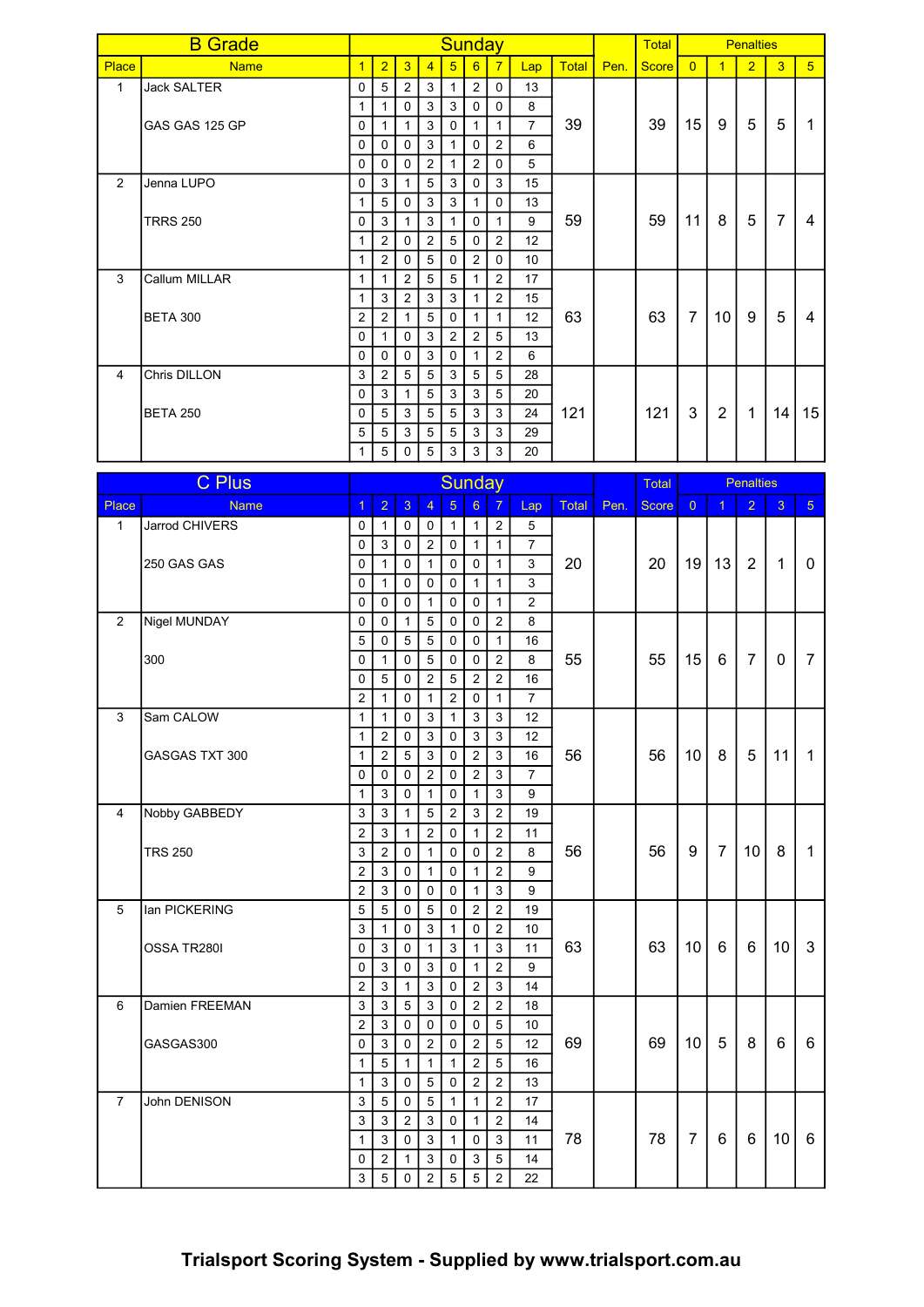| 8 | Ken HOSKING  | ◠<br>ັບ     | n<br>ັ      | ັ                  | ◠<br>N                        | 5 | <u>n</u><br>J | 25             |    |    |  |          |   |
|---|--------------|-------------|-------------|--------------------|-------------------------------|---|---------------|----------------|----|----|--|----------|---|
|   |              | ◠<br>N      | n<br>ັ      |                    | ◠<br>$\overline{\phantom{a}}$ |   | ⌒             | 17             |    |    |  |          |   |
|   | BETA EVO 250 | $\sim$<br>N | n<br>ັ      |                    | w                             |   |               | $4 -$          | 93 | 93 |  | co<br>ںے | v |
|   |              | ◠<br>N      | $\sim$<br>ັ | $\sim$<br><u>.</u> | ◠<br>J                        |   | $\sim$<br>د،  | 17             |    |    |  |          |   |
|   |              | ◠<br>J      | n<br>ັ      |                    | ◠                             |   | ~             | $\overline{ }$ |    |    |  |          |   |

|                | <b>C</b> Grade      | <b>Sunday</b>    |                   |                  |                                |                               |                                |                            |                         |              | <b>Total</b> |              |                | <b>Penalties</b> |                |                |                |
|----------------|---------------------|------------------|-------------------|------------------|--------------------------------|-------------------------------|--------------------------------|----------------------------|-------------------------|--------------|--------------|--------------|----------------|------------------|----------------|----------------|----------------|
| Place          | <b>Name</b>         | $\overline{1}$   | $\overline{2}$    | 3                | $\overline{4}$                 | $5\phantom{1}$                | 6 <sup>1</sup>                 | $\overline{7}$             | Lap                     | <b>Total</b> | Pen.         | <b>Score</b> | $\overline{0}$ | $\overline{1}$   | $\overline{2}$ | 3              | 5 <sup>1</sup> |
| $\mathbf{1}$   | <b>Bryce SQUIBB</b> | 0                | 1                 | $\mathbf 1$      | 1                              | 0                             | $\mathbf 0$                    | $\overline{c}$             | 5                       |              |              |              |                |                  |                |                |                |
|                |                     | 0                | $\mathbf 0$       | $\mathbf 0$      | $\mathbf 0$                    | $\mathbf 0$                   | $\overline{2}$                 | $\mathbf{1}$               | $\mathbf{3}$            |              |              |              |                |                  |                |                |                |
|                | <b>BETA 250</b>     | 0                | $\overline{c}$    | $\mathbf{1}$     | 5                              | $\mathbf 0$                   | $\mathsf{O}\xspace$            | 0                          | 8                       | 24           |              | 24           | 18             | 13               | 3              | 0              | $\mathbf{1}$   |
|                |                     | 0                | $\mathbf{1}$      | 0                | $\mathbf 0$                    | $\mathbf{1}$                  | $\mathbf{1}$                   | 0                          | $\mathsf 3$             |              |              |              |                |                  |                |                |                |
|                |                     | 0                | $\mathbf{1}$      | $\mathbf{1}$     | $\mathbf{1}$                   | $\mathbf 0$                   | $\mathbf{1}$                   | $\mathbf{1}$               | $\overline{5}$          |              |              |              |                |                  |                |                |                |
| $\overline{2}$ | David CATT          | 0                | $\sqrt{3}$        | 0                | $\mathbf{1}$                   | $\mathbf 0$                   | $\mathbf{1}$                   | 3                          | 8                       |              |              |              |                |                  |                |                |                |
|                |                     | 0                | $\mathbf{1}$      | 1                | $\mathbf{1}$                   | $\mathbf 0$                   | $\pmb{0}$                      | $\mathbf{1}$               | $\overline{\mathbf{4}}$ |              |              |              |                |                  |                |                |                |
|                | <b>SHERCO</b>       | 0                | $\mathbf{1}$      | 1                | $\mathbf{1}$                   | $\mathbf 0$                   | 0                              | $\mathbf{1}$               | $\overline{4}$          | 24           |              | 24           | 17             | 14               | $\overline{2}$ | $\overline{2}$ | 0              |
|                |                     | 0                | $\overline{c}$    | 0                | $\overline{2}$                 | $\mathbf 0$                   | $\mathbf{1}$                   | $\mathbf{1}$               | 6                       |              |              |              |                |                  |                |                |                |
|                |                     | $\mathbf 0$      | $\mathbf{1}$      | 0                | $\mathbf{1}$                   | $\mathbf 0$                   | $\mathbf 0$                    | $\mathbf 0$                | $\overline{2}$          |              |              |              |                |                  |                |                |                |
| 3              | Samuel LOCKHART     | $\mathbf 0$      | $\mathbf{1}$      | 0                | $\mathbf 0$                    | $\mathbf 0$                   | $\mathbf 0$                    | $\mathbf{1}$               | $\sqrt{2}$              |              |              |              |                |                  |                |                |                |
|                |                     | $\mathbf 0$      | $\sqrt{3}$        | 0                | $\mathbf{1}$                   | $\mathbf{1}$                  | 0                              | 0                          | 5<br>$\overline{7}$     |              |              | 29           |                | $\overline{7}$   | 3              | $\overline{2}$ | $\overline{2}$ |
|                | GAS GAS 250 RACING  | $\mathbf 0$<br>0 | 5<br>$\sqrt{3}$   | 0<br>0           | $\mathbf 0$<br>$\sqrt{5}$      | $\mathbf 0$<br>$\overline{2}$ | 0<br>0                         | $\sqrt{2}$<br>$\mathbf{1}$ |                         | 29           |              |              | 21             |                  |                |                |                |
|                |                     | 0                | $\overline{c}$    | 0                | $\mathbf{1}$                   | $\mathbf 0$                   | 0                              | 1                          | 11<br>$\overline{4}$    |              |              |              |                |                  |                |                |                |
| 4              | Neil BERNE          | 0                | 3                 | 1                | 0                              | 0                             | 1                              | 5                          | 10                      |              |              |              |                |                  |                |                |                |
|                |                     | 0                | 3                 | 3                | 5                              | 0                             | 0                              | 0                          | 11                      |              |              |              |                |                  |                |                |                |
|                | <b>BETA</b>         | 0                | 5                 | 0                | 0                              | $\mathbf 0$                   | $\mathbf{1}$                   | 0                          | $\,6\,$                 | 30           |              | 30           | 23             | 6                | 0              | 3              | 3              |
|                |                     | $\mathbf{1}$     | $\mathbf{1}$      | 0                | 0                              | $\mathbf 0$                   | 0                              | 0                          | $\overline{c}$          |              |              |              |                |                  |                |                |                |
|                |                     | $\mathbf 0$      | $\mathbf{1}$      | 0                | 0                              | $\mathbf 0$                   | 0                              | 0                          | 1                       |              |              |              |                |                  |                |                |                |
| 5              | Mike TRAVICA        | 0                | $\mathbf{1}$      | 0                | 0                              | $\mathbf 0$                   | 0                              | 5                          | 6                       |              |              |              |                |                  |                |                |                |
|                |                     | 0                | $\mathbf{1}$      | $\sqrt{5}$       | 0                              | $\mathbf 0$                   | $\pmb{0}$                      | $\overline{c}$             | 8                       |              |              |              |                |                  |                |                |                |
|                | SHERCO 300          | 0                | $\mathbf{1}$      | $\mathbf 0$      | $\overline{5}$                 | $\mathbf 0$                   | $\mathbf{1}$                   | $\overline{c}$             | 9                       | 32           |              | 32           | 20             | $\overline{7}$   | 5              | 0              | 3              |
|                |                     | 0                | $\mathbf{1}$      | 0                | 2                              | $\Omega$                      | $\mathbf 0$                    | $\mathbf{1}$               | 4                       |              |              |              |                |                  |                |                |                |
|                |                     | $\mathbf{1}$     | $\overline{c}$    | 0                | $\overline{2}$                 | 0                             | 0                              | 0                          | 5                       |              |              |              |                |                  |                |                |                |
| 6              | Andrew ROYCROFT     | $\overline{2}$   | $\mathfrak{S}$    | $\overline{c}$   | $\overline{2}$                 | $\mathbf 0$                   | $\mathbf{1}$                   | $\mathbf{1}$               | 11                      |              |              |              |                |                  |                |                |                |
|                |                     | 0                | $\sqrt{3}$        | 0                | $\overline{2}$                 | $\mathbf{1}$                  | $\mathbf 0$                    | $\mathbf{1}$               | $\overline{7}$          |              |              |              |                |                  |                |                |                |
|                | SCORPA 250          | $\mathbf 0$      | $\sqrt{3}$        | $\overline{2}$   | 3                              | 0                             | $\mathbf{1}$                   | $\overline{c}$             | 11                      | 56           |              | 56           | 11             | 6                | 8              | 8              | $\overline{2}$ |
|                |                     | $\sqrt{5}$       | $\sqrt{3}$        | 0                | $\sqrt{2}$                     | 0                             | $\mathbf 0$                    | $\mathbf{3}$               | 13                      |              |              |              |                |                  |                |                |                |
|                |                     | $\mathbf{1}$     | $\sqrt{3}$        | $\overline{2}$   | $\mathfrak{S}$                 | 0                             | 0                              | 5                          | 14                      |              |              |              |                |                  |                |                |                |
| $\overline{7}$ | James FISH          | 1                | $\overline{5}$    | 1                | 3                              | 0                             | $\mathbf{1}$                   | 5                          | 16                      |              |              |              |                |                  |                |                |                |
|                |                     | 0                | $\mathbf{1}$<br>3 | 3                | $\overline{2}$<br>$\mathbf{1}$ | 3                             | $\mathbf{1}$<br>$\overline{c}$ | 1                          | 11                      | 58           |              | 58           | 8              | 15               | 3              | 4              | 5              |
|                | GASGAS TXT 300      | 1<br>$\mathbf 0$ | $\overline{5}$    | 1<br>$\mathbf 0$ | 0 <sup>1</sup>                 | $\mathbf{1}$<br>$\mathsf 0$   | $\mathbf{1}$                   | 1<br>$\mathbf{1}$          | 10<br>$\overline{7}$    |              |              |              |                |                  |                |                |                |
|                |                     | 0                | 5                 | $\overline{2}$   | 0                              | 5                             | $\mathbf{1}$                   | $\mathbf{1}$               | 14                      |              |              |              |                |                  |                |                |                |
| 8              | Millie LOCKHART     | 0                | $\mathbf{3}$      | 3                | 3                              | $\mathbf{1}$                  | $\mathbf{1}$                   | $\mathbf{1}$               | $12 \overline{ }$       |              |              |              |                |                  |                |                |                |
|                |                     | $\mathbf 0$      | 3                 | $\mathbf{1}$     | 5                              | 5                             | $\mathbf 0$                    | $\overline{c}$             | 16                      |              |              |              |                |                  |                |                |                |
|                | GAS GAS 125         | $\mathbf{1}$     | $\mathbf{1}$      | $\mathbf{1}$     | $\overline{5}$                 | $\mathbf{1}$                  | $\mathbf{1}$                   | 5                          | 15                      | 63           |              | 63           | 8              | 13               | $\overline{2}$ | $\overline{7}$ | 5              |
|                |                     | 0                | $\,$ 5 $\,$       | 0                | 3                              | $\mathbf 0$                   | $\mathbf{1}$                   | $\mathbf{1}$               | 10                      |              |              |              |                |                  |                |                |                |
|                |                     | $\mathbf{1}$     | $\mathbf{3}$      | 0                | $\mathbf{3}$                   | $\mathbf 0$                   | $\mathbf{1}$                   | 2                          | 10 <sup>°</sup>         |              |              |              |                |                  |                |                |                |
| 9              | Conrad BROWN-THOMAS | $\mathbf 0$      | 3                 | 3                | 3                              | 0                             | 3                              | $\overline{2}$             | 14                      |              |              |              |                |                  |                |                |                |
|                |                     | 0                | $\sqrt{5}$        | 3                | $\mathbf{1}$                   | $\mathbf{1}$                  | $\mathbf{3}$                   | $\overline{2}$             | 15                      |              |              |              |                |                  |                |                |                |
|                | GASGAS 250CC        | 0                | $\mathbf{3}$      | 3                | $\mathbf{1}$                   | $\mathbf 0$                   | $\mathbf{1}$                   | $\mathbf{3}$               | 11                      | 72           |              | 72           | 8              | 6                | 5              | 12             | 4              |
|                |                     | 0                | $\mathbf{3}$      | 3                | $\overline{2}$                 | 0                             | $\mathbf{1}$                   | $\mathbf{3}$               | 12                      |              |              |              |                |                  |                |                |                |
|                |                     | 0                | $\overline{5}$    | 1                | 5                              | 5                             | $\sqrt{2}$                     | $\boldsymbol{2}$           | 20                      |              |              |              |                |                  |                |                |                |
| 10             | Andrew SQUIBB       | $\boldsymbol{2}$ | $\,$ 5 $\,$       | $\mathbf{1}$     | $\overline{c}$                 | 0                             | $\sqrt{2}$                     | $\mathfrak{S}$             | 15                      |              |              |              |                |                  |                |                |                |
|                |                     | 0                | 3                 | $\mathbf{1}$     | 3                              | 0                             | $\sqrt{2}$                     | 5                          | 14                      |              |              |              |                |                  |                |                |                |
|                | <b>BETA 250</b>     | 2                | 3                 | $\mathbf{1}$     | 3                              | 0                             | $\overline{c}$                 | 3                          | 14                      | 74           |              | 74           | 5              | 6                | 8              | 14             | $\overline{2}$ |
|                |                     | 1                | 3                 | 1                | 3                              | 2                             | 0                              | 3                          | 13                      |              |              |              |                |                  |                |                |                |
|                |                     | $\mathfrak{S}$   | 3                 | 3                | 3                              | $\overline{2}$                | $\mathbf{1}$                   | 3                          | 18                      |              |              |              |                |                  |                |                |                |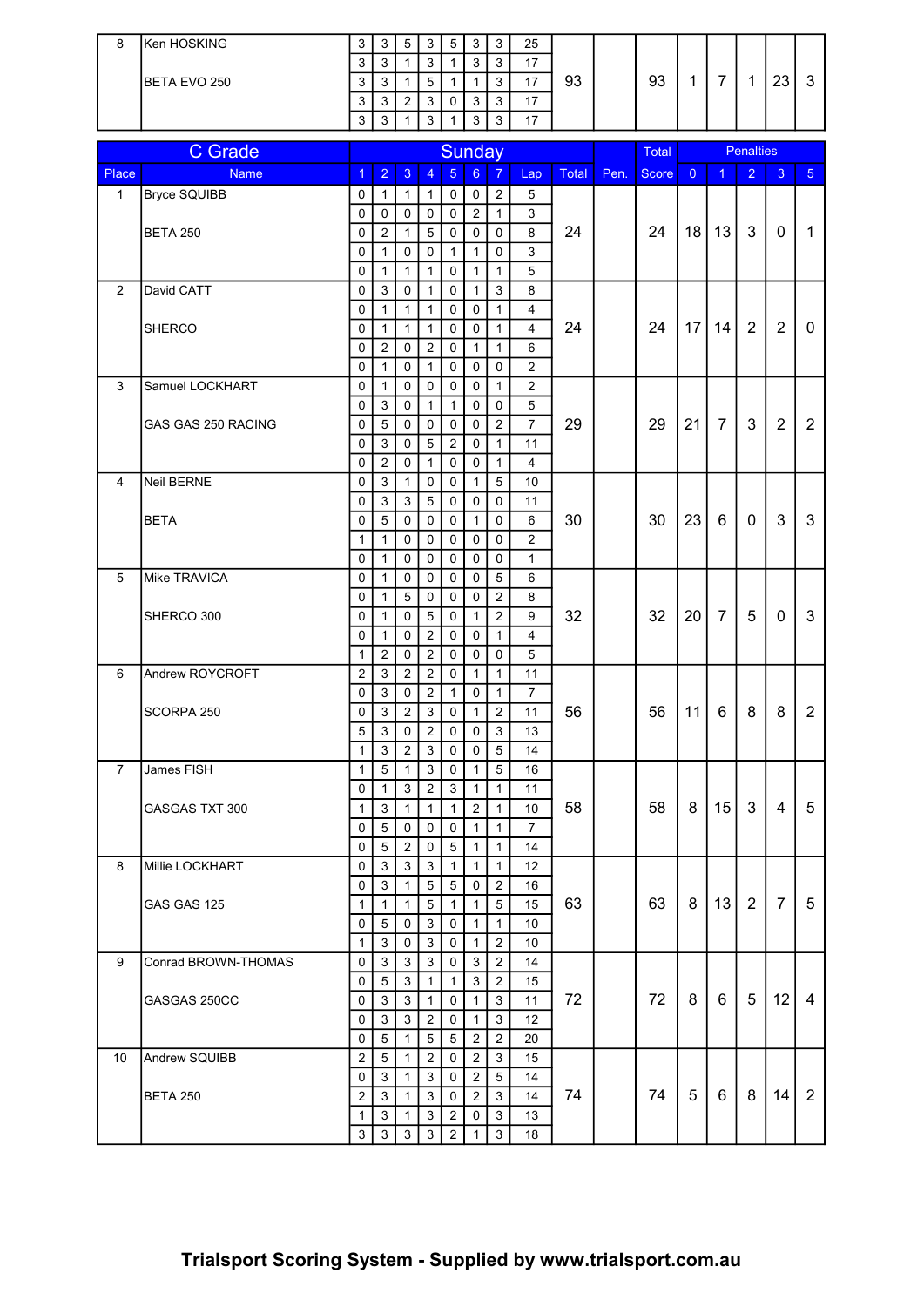| 11         | Ron OWEN            | $\overline{c}$            | $\mathbf 0$               | $\mathbf{1}$     | $\ensuremath{\mathsf{3}}$ | $\pmb{0}$      | $\mathbf{1}$        | 3              | 10 |     |            |                         |                 |              |                 |                 |
|------------|---------------------|---------------------------|---------------------------|------------------|---------------------------|----------------|---------------------|----------------|----|-----|------------|-------------------------|-----------------|--------------|-----------------|-----------------|
|            |                     | 2                         | $\mathbf{1}$              | $\sqrt{3}$       | $\mathfrak{Z}$            | $\mathbf 0$    | $\overline{2}$      | $\mathfrak{S}$ | 14 |     |            |                         |                 |              |                 |                 |
|            | GAS GAS 300         | $\overline{2}$            | $\sqrt{5}$                | $\mathbf{3}$     | $\mathbf{3}$              | $\mathbf 0$    | $\overline{3}$      | $\overline{1}$ | 17 | 74  | 74         | 4                       | $\overline{7}$  | 9            | 13              | $\overline{2}$  |
|            |                     | $\mathbf{1}$              | $\mathbf{3}$              | $\overline{2}$   | $\mathfrak{Z}$            | $\mathbf{1}$   | $\overline{2}$      | $\overline{5}$ | 17 |     |            |                         |                 |              |                 |                 |
|            |                     | $\overline{2}$            | $\ensuremath{\mathsf{3}}$ | $\mathbf{3}$     | $\sqrt{2}$                | $\mathbf{3}$   | 1                   | $\overline{c}$ | 16 |     |            |                         |                 |              |                 |                 |
| 12         | <b>Grant TAYLOR</b> | 1                         | $\sqrt{5}$                | 5                | 3                         | $\mathbf{1}$   | $\mathbf{1}$        | $\mathbf{3}$   | 19 |     |            |                         |                 |              |                 |                 |
|            |                     | 0                         | $\ensuremath{\mathsf{3}}$ | $\pmb{0}$        | $\sqrt{3}$                | $\mathbf{1}$   | $\mathbf{1}$        | $\overline{c}$ | 10 |     |            |                         |                 |              |                 |                 |
|            | TRS ONE R 250       | 0                         | $\mathbf{3}$              | $\sqrt{3}$       | $\sqrt{3}$                | $\mathbf{3}$   | $\mathbf{1}$        | $\mathbf{3}$   | 16 | 80  | 80         | $\overline{\mathbf{4}}$ | 10 <sup>°</sup> | $\mathbf{3}$ | 13              | 5               |
|            |                     | 5                         | $\mathbf{1}$              | $\mathbf{1}$     | $\,$ 5 $\,$               | $\mathfrak{S}$ | $\mathfrak{S}$      | $\overline{c}$ | 20 |     |            |                         |                 |              |                 |                 |
|            |                     | 0                         | 3                         | $\overline{c}$   | $\sqrt{5}$                | $\mathbf{1}$   | $\mathbf{1}$        | $\mathbf{3}$   | 15 |     |            |                         |                 |              |                 |                 |
| 13         | Alysha LUNN         | $\mathsf 3$               | 5                         | $\mathbf{3}$     | $\overline{2}$            | 0              | $\overline{a}$      | $\mathbf{3}$   | 18 |     |            |                         |                 |              |                 |                 |
|            |                     | $\overline{c}$            | $\mathbf{3}$              | $\mathbf{3}$     | $\mathfrak{Z}$            | $\mathbf{1}$   | $\mathsf{O}\xspace$ | $\mathbf{3}$   | 15 |     |            |                         |                 |              |                 |                 |
|            | <b>BETA 200</b>     | 0                         | $\ensuremath{\mathsf{3}}$ | $\,$ 5 $\,$      | $\sqrt{5}$                | $\mathbf 0$    | $\mathfrak{S}$      | 5              | 21 | 89  | 89         | 5                       | 5               | $\mathbf{3}$ | 16              | 6               |
|            |                     | $\mathbf{1}$              | $\sqrt{3}$                | 3                | 3                         | $\mathbf 0$    | $\mathbf{3}$        | $\mathfrak{S}$ | 16 |     |            |                         |                 |              |                 |                 |
|            |                     | $\mathbf{1}$              | 5                         | $\mathbf 5$      | $\sqrt{3}$                | $\mathbf{1}$   | $\mathbf{1}$        | 3              | 19 |     |            |                         |                 |              |                 |                 |
| 14         | Terry WILLCOX       | $\overline{2}$            | $\mathbf{3}$              | $\mathbf{3}$     | $\mathbf{3}$              | $\sqrt{5}$     | $\mathbf{3}$        | $\mathfrak{S}$ | 22 |     |            |                         |                 |              |                 |                 |
|            |                     | $\overline{c}$            | $\mathbf{3}$              | $\boldsymbol{2}$ | $\mathbf{1}$              | $\overline{5}$ | $\mathbf{3}$        | $\mathbf{3}$   | 19 |     |            |                         |                 |              |                 |                 |
|            | VERTIGO 250         | 1                         | $\sqrt{3}$                | 1                | $\overline{2}$            | $\mathbf{3}$   | 1                   | 3              | 14 | 91  | 91         | $\mathbf{1}$            | $\overline{4}$  | 9            | 18              | 3               |
|            |                     | $\overline{2}$            | $\sqrt{3}$                | 5                | $\mathfrak{S}$            | $\mathbf{3}$   | 3                   | $\overline{2}$ | 21 |     |            |                         |                 |              |                 |                 |
|            |                     | $\pmb{0}$                 | $\mathbf{3}$              | $\sqrt{2}$       | $\mathfrak{Z}$            | $\mathfrak{Z}$ | $\overline{2}$      | $\overline{2}$ | 15 |     |            |                         |                 |              |                 |                 |
| 15         | Matt BESSELL        | 5                         | $\sqrt{5}$                | 5                | $\overline{5}$            | $\mathbf 0$    | 3                   | 3              | 26 |     |            |                         |                 |              |                 |                 |
|            |                     | 1                         | $\sqrt{5}$                | 3                | $\ensuremath{\mathsf{3}}$ | $\mathbf{1}$   | $\boldsymbol{2}$    | 5              | 20 |     |            |                         |                 |              |                 |                 |
|            | <b>BETA 250</b>     | $\ensuremath{\mathsf{3}}$ | $\sqrt{5}$                | $\mathsf 3$      | $\,$ 5 $\,$               | $\,$ 5 $\,$    | $\mathfrak{S}$      | $\overline{c}$ | 26 | 104 | 104        | 3                       | 6               | 4            | 10 <sup>1</sup> | 12              |
|            |                     | 5                         | $\overline{5}$            | $\sqrt{2}$       | $\mathbf{3}$              | $\mathbf 0$    | $\overline{c}$      | $\mathbf{1}$   | 18 |     |            |                         |                 |              |                 |                 |
|            |                     | $\mathbf{1}$              | 5                         | $\sqrt{3}$       | 3                         | $\mathbf{1}$   | 0                   | $\mathbf{1}$   | 14 |     |            |                         |                 |              |                 |                 |
| 16         | Con BROSNAN         | $\overline{2}$            | 5                         | 3                | 5                         | $\overline{2}$ | 5                   | 5              | 27 |     |            |                         |                 |              |                 |                 |
|            |                     | 2                         | 5                         | 3                | $\overline{2}$            | 3              | 3                   | 3              | 21 |     |            |                         |                 |              |                 |                 |
|            | GASGAS 300          | $\overline{c}$            | $\mathfrak{S}$            | $\overline{2}$   | $\mathfrak{S}$            | $\overline{2}$ | $\overline{5}$      | 3              | 20 | 114 | 114        | $\mathbf 0$             | $\mathbf 0$     | 11           | 14              | 10 <sup>°</sup> |
|            |                     | 5                         | $\sqrt{3}$                | 3                | $\overline{5}$            | $\overline{2}$ | 5                   | 3              | 26 |     |            |                         |                 |              |                 |                 |
|            |                     | $\overline{c}$            | $\overline{2}$            | $\mathbf{3}$     | $\sqrt{5}$                | $\overline{2}$ | 3                   | 3              | 20 |     |            |                         |                 |              |                 |                 |
| <b>DNF</b> | Rosie ENNISS        | $\mathbf{1}$              | 3                         | $\mathbf{3}$     | $\mathbf{3}$              | 0              | 3                   | 3              | 16 |     |            |                         |                 |              |                 |                 |
|            |                     |                           |                           |                  |                           |                |                     |                |    |     |            |                         |                 |              |                 |                 |
|            | <b>BETA 250</b>     |                           |                           |                  |                           |                |                     |                |    | 16  | <b>DNF</b> | $\mathbf{1}$            | $\mathbf{1}$    | $\mathbf{0}$ | 5               | 0               |
|            |                     |                           |                           |                  |                           |                |                     |                |    |     |            |                         |                 |              |                 |                 |
|            |                     |                           |                           |                  |                           |                |                     |                |    |     |            |                         |                 |              |                 |                 |
| <b>DNS</b> | <b>Bob PERKINS</b>  |                           |                           |                  |                           |                |                     |                |    |     |            |                         |                 |              |                 |                 |
|            |                     |                           |                           |                  |                           |                |                     |                |    |     |            |                         |                 |              |                 |                 |
|            | SHERCO 300          |                           |                           |                  |                           |                |                     |                |    |     | DNS 0      |                         | 0 <sup>1</sup>  | 0            | 0               | 0               |
|            |                     |                           |                           |                  |                           |                |                     |                |    |     |            |                         |                 |              |                 |                 |
|            |                     |                           |                           |                  |                           |                |                     |                |    |     |            |                         |                 |              |                 |                 |
|            |                     |                           |                           |                  |                           |                |                     |                |    |     |            |                         |                 |              |                 |                 |
| <b>DNS</b> | Dawn CUSKELLY       |                           |                           |                  |                           |                |                     |                |    |     |            |                         |                 |              |                 |                 |
|            |                     |                           |                           |                  |                           |                |                     |                |    |     |            |                         |                 |              |                 |                 |
|            | <b>BETA 200</b>     |                           |                           |                  |                           |                |                     |                |    |     | DNS        | $\mathbf{0}$            | $\mathbf{0}$    | 0            | $\mathbf{0}$    | 0               |
|            |                     |                           |                           |                  |                           |                |                     |                |    |     |            |                         |                 |              |                 |                 |
|            |                     |                           |                           |                  |                           |                |                     |                |    |     |            |                         |                 |              |                 |                 |
| <b>DNS</b> | Richard CUSKELLY    |                           |                           |                  |                           |                |                     |                |    |     |            |                         |                 |              |                 |                 |
|            |                     |                           |                           |                  |                           |                |                     |                |    |     |            |                         |                 |              |                 |                 |
|            | <b>BETA 250</b>     |                           |                           |                  |                           |                |                     |                |    |     | DNS        | 0                       | $\mathbf 0$     | $\mathbf{0}$ | $\mathbf 0$     | $\mathbf{0}$    |
|            |                     |                           |                           |                  |                           |                |                     |                |    |     |            |                         |                 |              |                 |                 |
|            |                     |                           |                           |                  |                           |                |                     |                |    |     |            |                         |                 |              |                 |                 |
| <b>DNS</b> | <b>Ben STEPHENS</b> |                           |                           |                  |                           |                |                     |                |    |     |            |                         |                 |              |                 |                 |
|            |                     |                           |                           |                  |                           |                |                     |                |    |     |            |                         |                 |              |                 |                 |
|            | <b>BETA 300</b>     |                           |                           |                  |                           |                |                     |                |    |     | DNS        | 0                       | $\mathbf 0$     | 0            | 0               | 0               |
|            |                     |                           |                           |                  |                           |                |                     |                |    |     |            |                         |                 |              |                 |                 |
|            |                     |                           |                           |                  |                           |                |                     |                |    |     |            |                         |                 |              |                 |                 |
| NC         | Mick LUSCOMBE       |                           |                           |                  |                           |                |                     |                |    |     |            |                         |                 |              |                 |                 |
|            |                     |                           |                           |                  |                           |                |                     |                |    |     |            |                         |                 |              |                 |                 |
|            | SHERCO 250 F        |                           |                           |                  |                           |                |                     |                |    |     |            | 17                      | 8               | 4            | 6               | $\mathbf{0}$    |
|            |                     |                           |                           |                  |                           |                |                     |                |    |     |            |                         |                 |              |                 |                 |
|            |                     |                           |                           |                  |                           |                |                     |                |    |     |            |                         |                 |              |                 |                 |
|            |                     |                           |                           |                  |                           |                |                     |                |    |     |            |                         |                 |              |                 |                 |